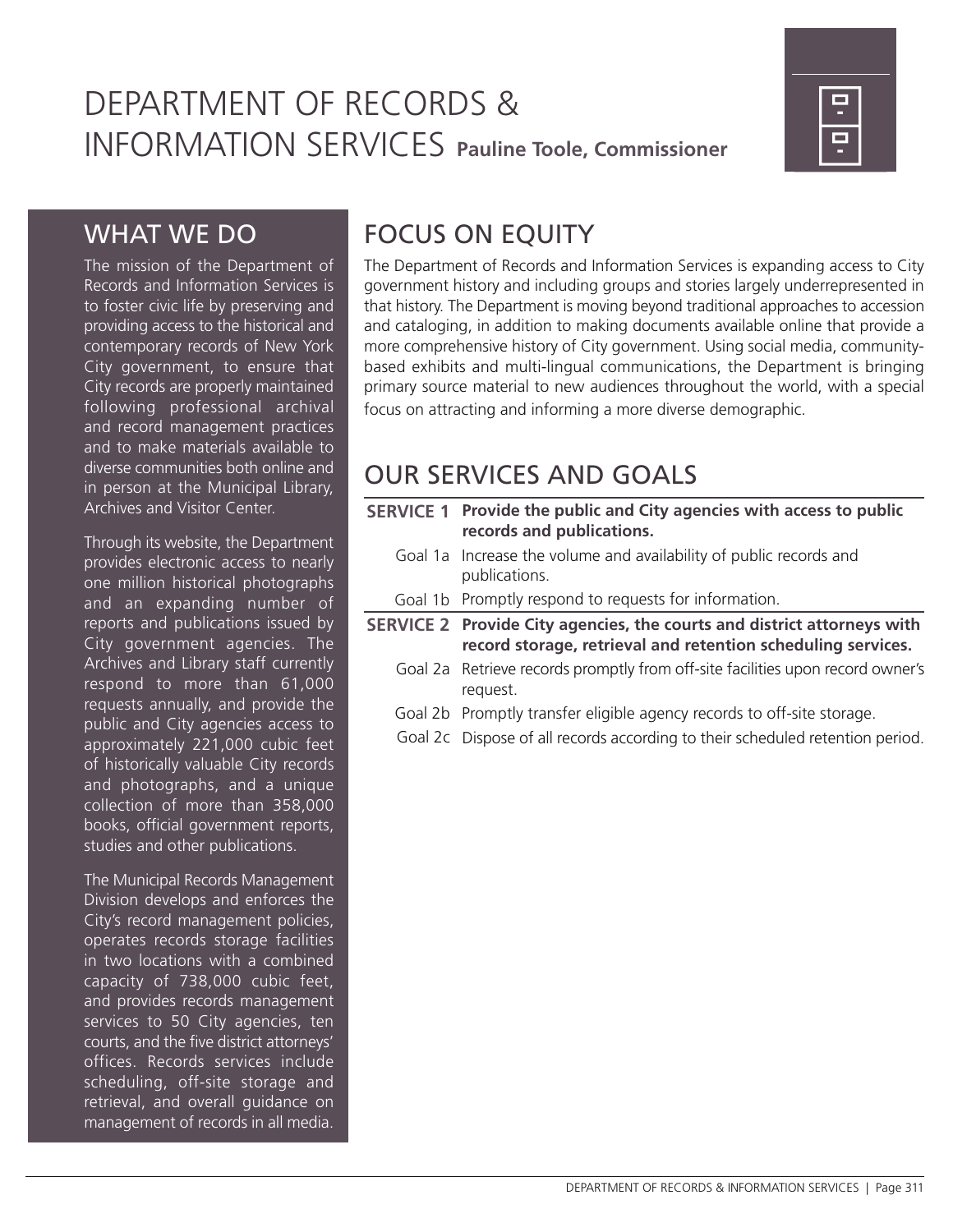## HOW WE PERFORMED IN FISCAL 2015

### SERVICE 1 **Provide the public and City agencies with access to public records and publications.**

Goal 1a **Increase the volume and availability of public records and publications.** 

Throughout Fiscal 2015, the Department continued to ensure that agencies complied with the legislative mandate to submit their publications to the Department for online access. Through successful outreach efforts, the Department increased the volume of electronic submissions by 73 percent, receiving 3,364 reports in Fiscal 2015, compared to 1,941 the previous year. The portal now holds more than 8,000 agency reports.

The quantity of records preserved and digitized increased to 10.7 million during Fiscal 2015, compared to 101,033 in Fiscal 2014. The exceptionally higher volume was attributable to an ongoing project in the Municipal Archives to digitize a historical vital record collection. This project is slated for completion in Fiscal 2016.

Historical records accessioned into the Municipal Archives decreased approximately 30 percent, from 3,920 cubic feet in Fiscal 2014, to 2,738 in Fiscal 2015. The quantity transferred in Fiscal 2015 was a significant decrease from Fiscal 2013, when 14,834 records were transferred. During 2016, the Department will be proactively identifying agencies that have material that can be transferred to the Municipal Archives.

| Performance Indicators                                   |             |             | Actual      |             |             | Target      |             |                             |           |
|----------------------------------------------------------|-------------|-------------|-------------|-------------|-------------|-------------|-------------|-----------------------------|-----------|
|                                                          | <b>FY11</b> | <b>FY12</b> | <b>FY13</b> | <b>FY14</b> | <b>FY15</b> | <b>FY15</b> | <b>FY16</b> | Desired<br><b>Direction</b> | 5yr Trend |
| Records preserved and digitized                          | 277,675     | 241,515     | 121,955     | 101,033     | 10,651,475  | 260,000     | 260,000     | Up                          | Up        |
| Number of library items available                        | 338,296     | 345,151     | 352,000     | 358,825     | 363,997     | $\star$     | $\star$     | Up                          | Neutral   |
| Publications and reports acquired                        | 7,306       | 7,382       | 7,205       | 7,547       | 7,113       | $\star$     | $\star$     | Up                          | Neutral   |
| Records accessioned in Municipal Archives<br>(cubic ft.) | 7,422       | 5.206       | 14,834      | 3,920       | 2.738       | $\star$     | $\star$     | Up                          | Down      |
| Walk-in and program attendees at the Visitor<br>Center   | <b>NA</b>   | <b>NA</b>   | 2,063       | ,508        | 1,318       | $\star$     | $\star$     | Up                          | <b>NA</b> |

 $\star$  Critical Indicator "NA" - means Not Available in this report  $\Downarrow$   $\Upsilon$  shows desired direction

Goal 1b Promptly respond to requests for information.

The increased demand for copies of historical vital records continued unabated during Fiscal Year 2015. The greater volume was the result of an agreement with the world's largest online resource for family history research, finalized in January 2014. In Fiscal 2015, the agency processed 52,890 requests for copies, compared to 38,742 in Fiscal 2014, an increase of 36 percent. The greater volume of requests resulted in an increase in the average time to process the copy orders, rising to 21.4 days for Fiscal 2015, from 14 days in Fiscal 2014. Additional staff assigned to the task did not make a significant impact on the processing time until the end of Fiscal 2015, when the time was reduced to 16.3 and 13.6 days, during May and June respectively. Agency staff diverted to meet the increased demand for vital record copies impacted the processing time for photograph reproduction requests, which jumped from 9 days in Fiscal 2014 to 17 days in Fiscal 2015.



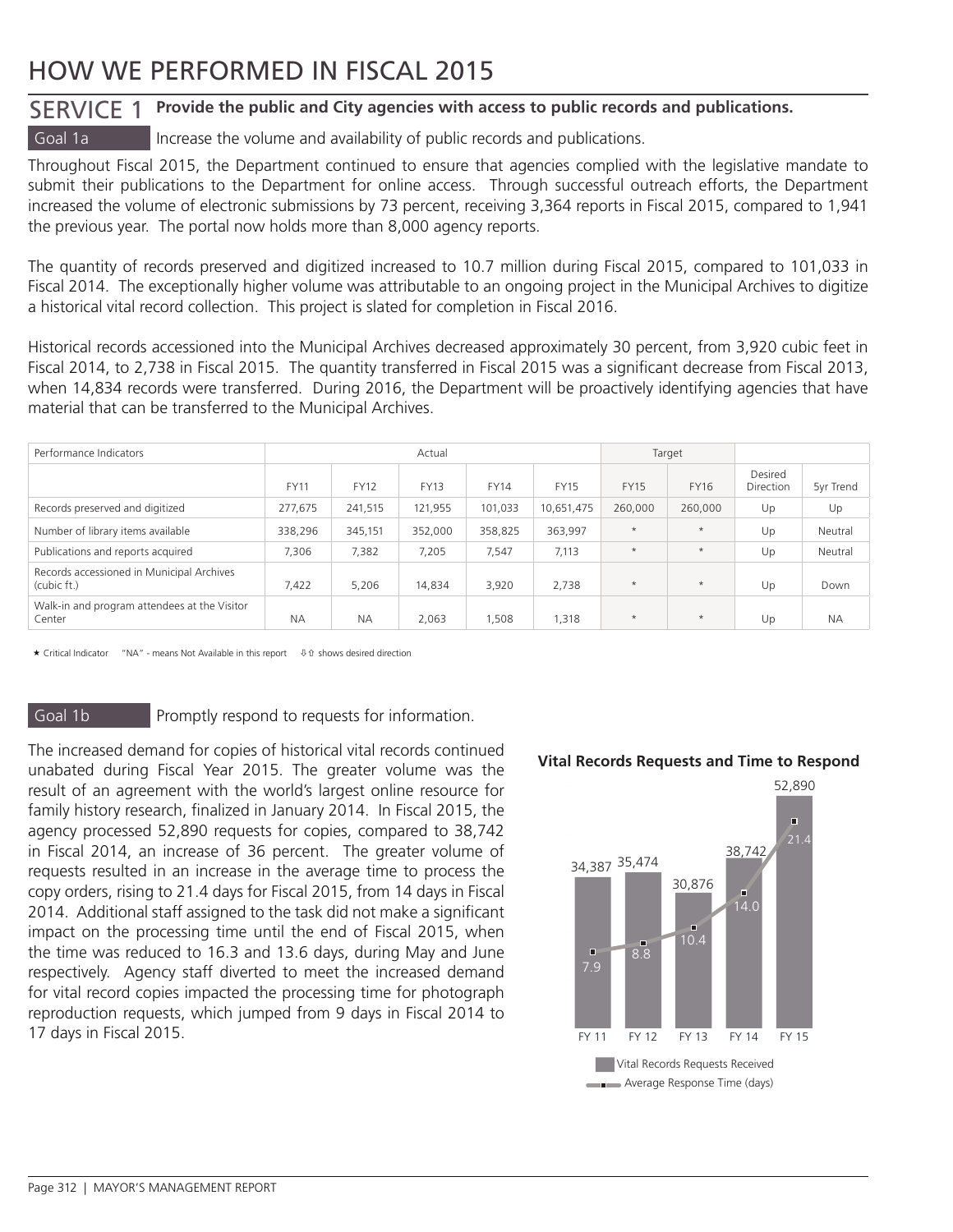| Performance Indicators                                                 |             |             | Actual |             |             | Target      |             |                      |           |
|------------------------------------------------------------------------|-------------|-------------|--------|-------------|-------------|-------------|-------------|----------------------|-----------|
|                                                                        | <b>FY11</b> | <b>FY12</b> | FY13   | <b>FY14</b> | <b>FY15</b> | <b>FY15</b> | <b>FY16</b> | Desired<br>Direction | 5vr Trend |
| $\star$ Vital record requests responded to within 12 business days (%) | 83%         | 76%         | 69%    | 49%         | 17%         | 60%         | 60%         | Up                   | Down      |
| *Average response time to vital record requests (days)                 | 7.9         | 8.8         | 10.4   | 14.0        | 21.4        | 12.0        | 12.0        | Down                 | Up        |
| *Average response time to historical photo requests (days)             | 8.1         | 14.0        | 14.1   | 9.0         | 17.2        | 15.0        | 15.0        | Down                 | Up        |

 $\star$  Critical Indicator "NA" - means Not Available in this report  $\quad \oplus \, \hat{v}$  shows desired direction

### SERVICE 2 **Provide City agencies, the courts and district attorneys with record storage, retrieval and retention scheduling services.**

Goal 2a Retrieve records promptly from off-site facilities upon record owner's request.

The Department continued to retrieve records from the off-site facilities upon owner-agency request well within the twoday target. The performance in Fiscal 2015 (0.9 day) was consistent with the performance during Fiscal 2014 (1.0 day).

| Performance Indicators                                                    |             |       | Actual |             |             | Target      |             |                      |           |
|---------------------------------------------------------------------------|-------------|-------|--------|-------------|-------------|-------------|-------------|----------------------|-----------|
|                                                                           | <b>FY11</b> | FY12  | FY13   | <b>FY14</b> | <b>FY15</b> | <b>FY15</b> | <b>FY16</b> | Desired<br>Direction | 5vr Trend |
| ★ Average response time to agency requests for inactive records<br>(days) | l.5         |       |        |             | 0.9         | 2.0         | 2.0         | Down                 | Down      |
| Requests for stored records processed within 48 hours (%)                 | 87.0%       | 95.0% | 92.0%  | 98.0%       | 100.0%      | $\star$     | $\star$     | Up                   | Up        |

 $\star$  Critical Indicator "NA" - means Not Available in this report  $\theta$  of shows desired direction

Goal 2b Promptly transfer eligible agency records to off-site storage.

The quantity of records transferred into the Municipal Records Center increased 36 percent to 27,837 cubic feet in Fiscal 2015, up from 20,509 cubic feet in 2014. The Department was able to accept a greater volume of records into the off-site storage facility as a result of the increased volume of records disposed of from the facility, which increased 35 percent to 15,262 cubic feet in Fiscal 2015, from 11,282 in 2014.

| Performance Indicators                                        |        |        | Actual |             |             | Target      |             |                             |           |
|---------------------------------------------------------------|--------|--------|--------|-------------|-------------|-------------|-------------|-----------------------------|-----------|
|                                                               | FY11   | FY12   | FY13   | <b>FY14</b> | <b>FY15</b> | <b>FY15</b> | <b>FY16</b> | Desired<br><b>Direction</b> | 5vr Trend |
| Warehouse capacity available for new accessions (%)           | 6%     | 10%    | 7%     | 4%          | 5%          | $\star$     |             | Neutral                     | Down      |
| Records transferred into Municipal Records Center (cubic ft.) | 18,721 | 63,426 | 47.250 | 20,509      | 27,837      |             |             | Up                          | Down      |

 $\star$  Critical Indicator "NA" - means Not Available in this report  $\theta$  of shows desired direction